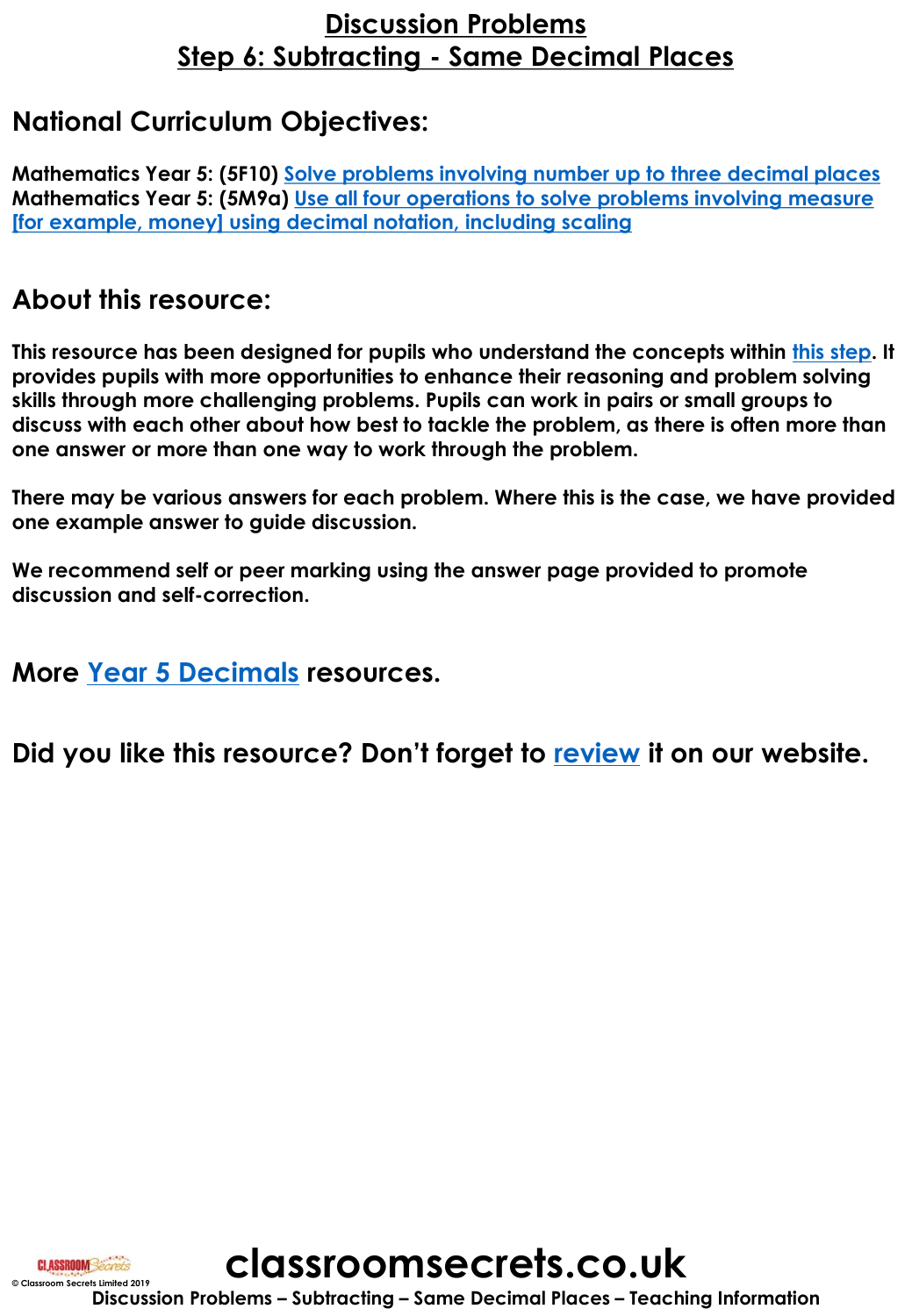## **Subtracting – Same Decimal Places**

**1. A water cooler contains 10.65 litres of water at the start of the day. Hannah is trying to work out how much water she can drink after her friends have had some.** 

**Holly drinks 2.13 litres during the day. George drinks 0.37 litres less than Holly. Kieron drinks twice as much as George.**

**Hannah says,**

**I can drink 0.59 litres more than George and there will still be more than 0.5 litres of water left.**

**Do you agree with Hannah? Explain why.**

**2. A factory produces 1.28 million sweets in a year. 0.29 million are sold direct to the public from the factory shop, Jerry's Sweets takes 0.25 million and the rest are distributed between the other 6 shops in different amounts. What different combinations could they have ordered the sweets in?**



# **classroomsecrets.co.uk**

**Discussion Problems – Subtracting – Same Decimal Places – Year 5**

DP